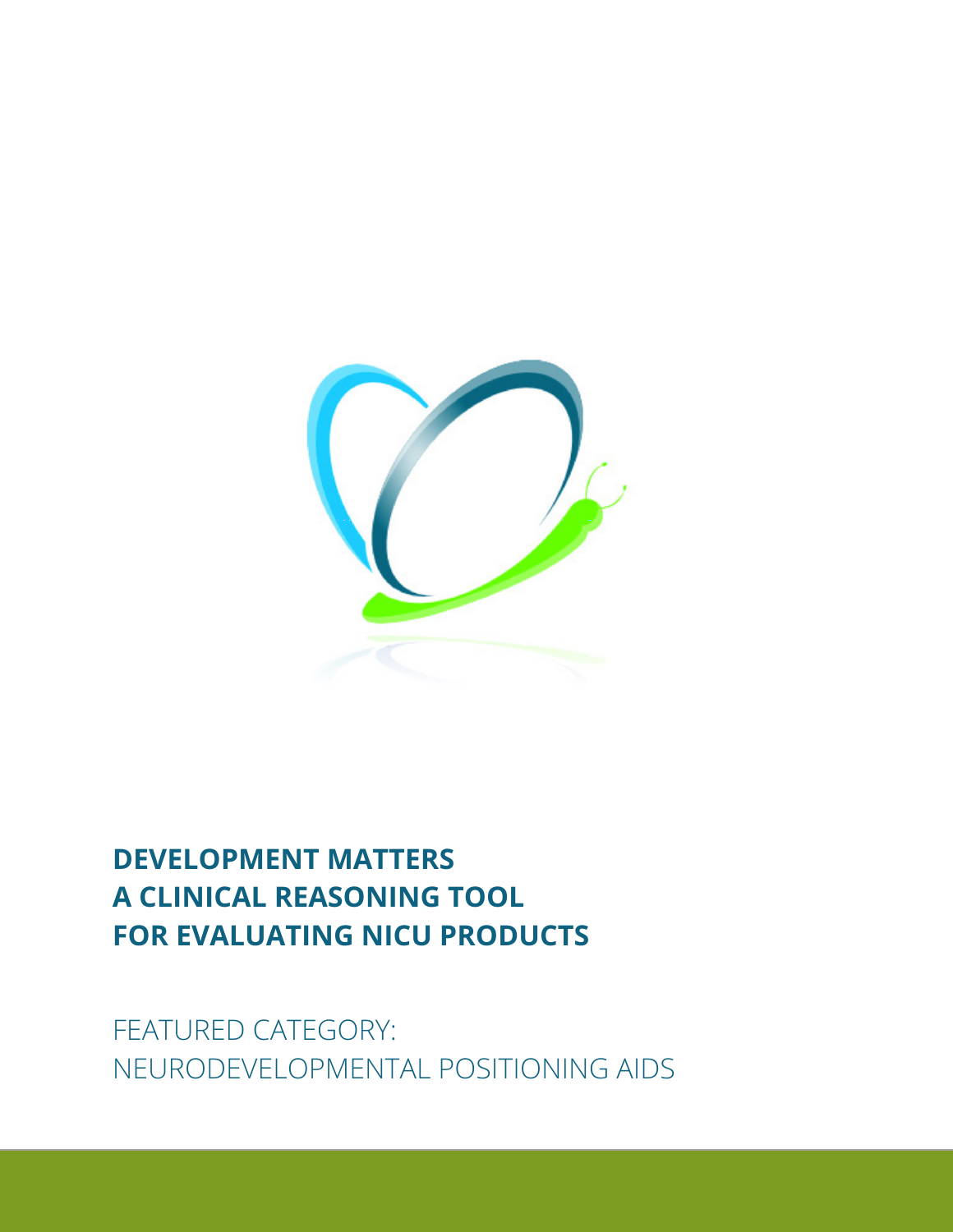# **INTRODUCTION AND BACKGROUND**

As **NEONATAL THERAPISTS**, we bring a unique perspective to the neonatal intensive care unit (NICU) with an emphasis on neuroprotection and optimizing structural and functional outcomes. To better serve patients and colleagues, we use our collective education, experience, and perspective to provide insight into the neurodevelopmental aspects of neonatal products.

We intend to provide this valuable clinical reasoning guide at no cost to NICU staff, managers, and directors so they can efficiently review neonatal products for existing and potential developmental implications. This tool will also help foster considerations of safety, service, cost, educational support, and efficacy.

The developmental characteristics of NICU products are an essential part of the picture; A part that deserves notice, support, and further investigation.

# **DEFINITIONS, NEEDS, AND UNDERLYING ASSUMPTIONS**

# *Definitions:*

## **NEURODEVELOPMENTAL POSITIONING**

- The practice of positioning infants in the NICU in a manner that supports not only the musculoskeletal and motor systems but aids and facilitates neurodevelopment.
- This developmental approach to positioning promotes physiologic function, neurobehavioral organization, growth, skin integrity, sleep, and brain development.
- Regardless of gestational age, neuroprotection is the ultimate priority during this critical period of brain development.<sup>1</sup>
- Optimal positioning offers an experience that is safe, supportive, and dynamic (versus static) while allowing the infant to be connected to and cared for by his/her family and caregivers.<sup>1</sup>

## **NEURODEVELOPMENTAL POSITIONING AIDS**

• Commercially available products that are used to position infants in the NICU and support neurodevelopment as a whole.

## *Needs:*

Infants born prematurely are often deprived of the uterine crowding that occurs in the third trimester. This critical period of time encourages the development of physiological flexion and supports neuromuscular development, self-soothing, and behavioral organization. 2, 3

The uterine environment offers the developing fetus an environment of support, appropriate sensory input, containment, safety, and sleep. This environment buffers the infant from noxious stimuli while supporting flexion in an anti-gravitational world. The uterine wall provides the perfect anatomical and sensory boundary for the development of muscle tone, movement, and reflexes and supports muscles, tissues, and joints. 4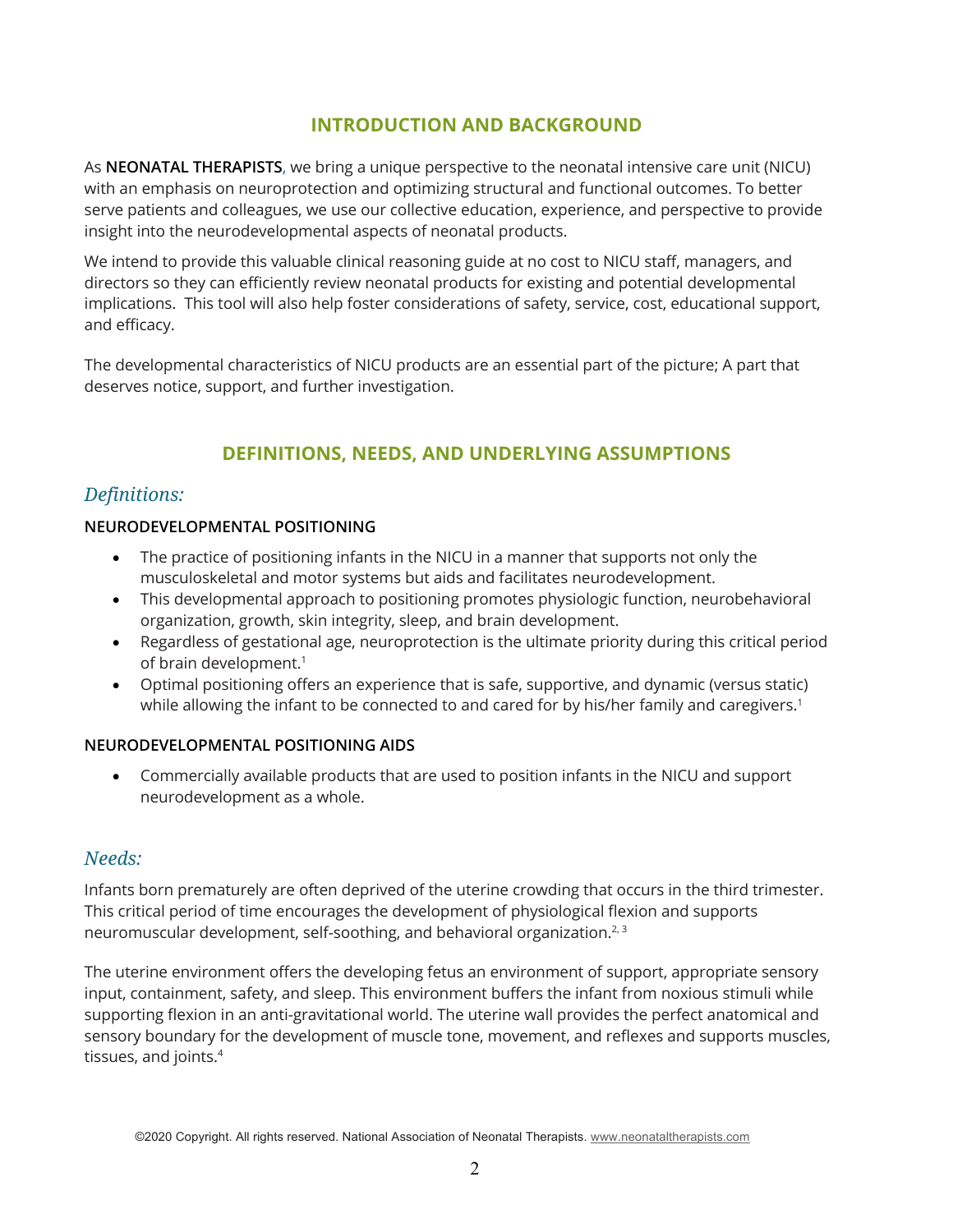Active extension and arching become dominant or unopposed motor patterns for preterm infants in the NICU. The forceful prenatal motor pattern of active extension as a fetus kicks and stretches in the womb is no longer counterbalanced by consistent uterine boundaries that allow a fetus to return to a flexed midline position. Extremely preterm infants at full-term age equivalency usually appear motorically different than infants born at full term; their active extension is stronger, asymmetry is common, and spontaneous movements are large excursion and poorly controlled. 3

Inadequate positioning in the NICU forces infants to remain in flat, hyperextended, and/or asymmetric positions, which can contribute to increased stress/agitation, decreased physiologic stability, uncontrolled or frenetic motor activity and energy depletion; difficulty with caregiving; iatrogenic postural deformities, reinforcement of atypical connections in developing neural pathways, strengthening of abnormal postures and movements including arching, and altered perception/interaction within the infant's environment.<sup>5, 6</sup>

Neurodevelopmental positioning aids provide the premature or sick infant with optimal support that positively impacts continued growth and neurodevelopment. 2

# *Underlying Assumptions:*

- Birth that occurs before optimal fetal musculoskeletal and neurologic maturation places premature infants at risk for atypical motor development. 2
- The goals and key components of neurodevelopmental positioning have evolved.
- Neurodevelopmental positioning aids must reflect this ongoing evolution and be supported by the best available literature and research.<sup>7</sup>
- Developmental effects of positioning are evident before NICU discharge.<sup>3, 5</sup>
- Effective positioning can reduce asymmetry in preterm infants.<sup>8</sup>
- Neurodevelopmental positioning in physiological flexion not only includes flexion of the shoulders, hips, and knees but also midline orientation, scapular protraction, and posterior pelvic tilt. This promotes proper joint alignment, symmetry and neuromuscular development to support self-soothing and behavioral organization.<sup>4, 6</sup>
- Relief of cranial pressure/prevention of cranial molding is inherently related to neurodevelopmental positioning and symmetry. 8
- Movement is a necessary component of normal development.
- Movement against a dynamic boundary promotes the development of normal movement patterns and muscle tone while facilitating behavioral organization. 4
- Concave nests formed from a blanket or blankets draped over blanket rolls frequently are too wide and shallow to provide adequate containment, flexion, and midline orientation. $^{\rm 6,7}$
- Sleep is vital to growth and development.<sup>2, 9</sup>
- Skin integrity and skin health positively contribute to the infant's overall well-being.
- In utero, preterm infant development is sequential and orderly.
- Therapeutic touch and positioning should be guided the baby's physiologic and behavioral responses.1
- **•** Experience affects brain development; cells have memory.<sup>10</sup>
- Infants seek balance and homeostasis.<sup>2</sup>
- Empowering parents in the care of their infant facilitates the transition to home and positively impacts future development.<sup>2, 10</sup>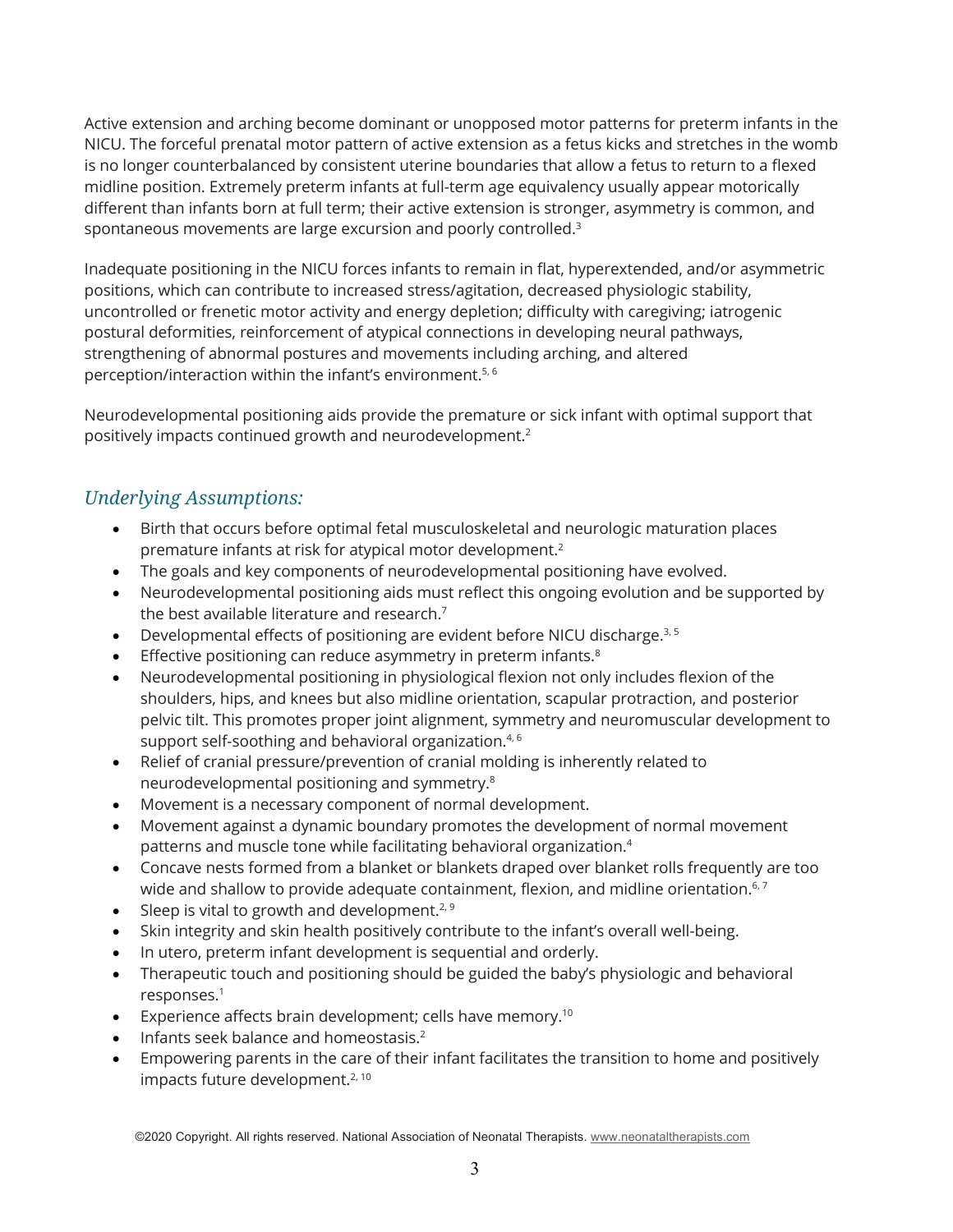- Further research in this area is warranted.<sup>5, 11</sup>
- Infants must be provided with individualized, age-appropriate care.<sup>1,9</sup>
- There is a gap between well documented neonatal research and current NICU practices.<sup>1,2</sup>

# **CLINICAL REASONING TOOL: VITAL ASPECTS OF NEURODEVELOPMENTAL POSITIONING AIDS**

The clinical reasoning tool was developed in a questionnaire format to evaluate NICU products primarily from the perspective (as best we can understand it) of the infant and his/her systems.

As part of the NICU product assessment, review EACH section within the tool and consider the impact the product has on the infant. You will notice that some features are for future considerations and do not, to our knowledge, exist yet in the market. Upon completion, you will gain tremendous insight into the developmentally supportive features each product has within this category.

# **NEUROBEHAVIORAL**

Secure positioning promotes improved rest and neurobehavioral organization resulting in a calmer infant who is easier to care for. $5.6$  A stable motor system with appropriate and continuous adaptations to sensory stimuli will foster optimal development and neurobehavioral organization. Therefore, neurobehavioral questions are represented within the following five categories:

- Sensory
- Neuromotor
- Musculoskeletal
- Sleep
- Accessibility/Ease of Use

## **SENSORY**

## *Tactile:*

Sensory system development in the preterm infant is a critical period of development. The infant's tactile system is the first to develop and receptors are found in the skin as early as 8 weeks gestational age. The tactile system includes touch, temperature, pressure, proprioception and pain. The infant in the NICU experiences an overload of noxious stimuli to the skin, such as unpleasant touch or procedural touch (IV's, tubes). A concentration of sensory receptors are found in and around the nose, mouth, palms, and soles of the feet.

The skin, along with the type of touch (human, nurturing and/or procedural), play vital roles in neurodevelopmental positioning.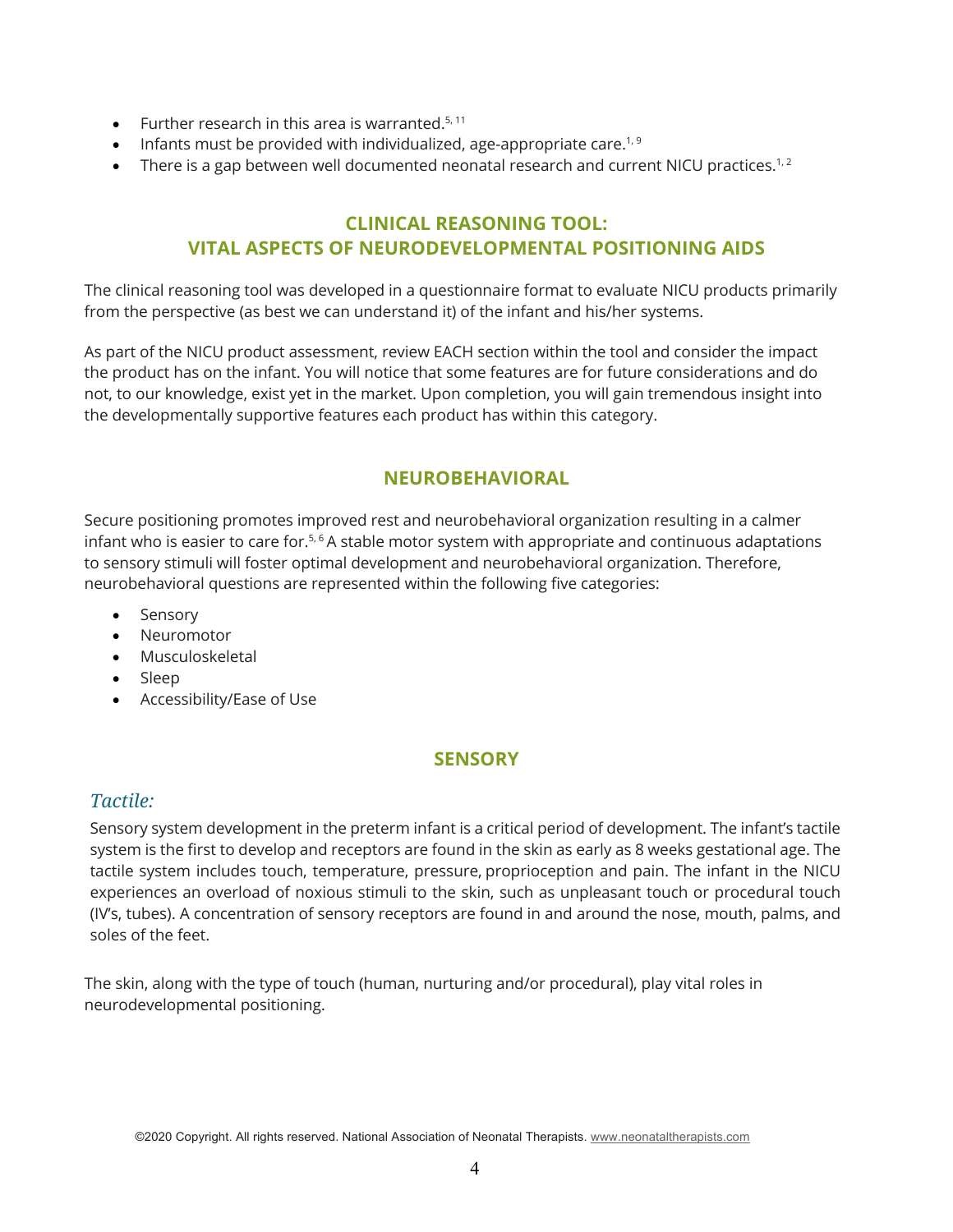#### **QUESTIONS**

1. Is the aid made of comfortable material?

2. Does the integrity of the material withstand cleaning and laundering when cared for per manufacturer's guidelines?

- 3. Does the aid relieve pressure on boney prominences?
- 4. Does the aid need to be warmed or cooled to a neutral thermal environment?
- 5. Is the material conducive to maintaining skin integrity?

## *Proprioception:*

The ability to sense stimuli arising within the body regarding position, motion, and equilibrium.

## **QUESTIONS**

1. Does the aid provide opportunities for the infant to experience proprioceptive input via complete circumferential support?

2. Do the boundaries provide both passive support (at rest) and dynamic support during active movement?

## *Visual:*

Eyelids open around 24 weeks; the visual cortex is forming at its peak at 28 weeks, and the pupillary response isn't fully intact until 36 weeks. The visual system goes on to develop after term up to 1 year of age. Caregivers must consider the adaptation of environmental lighting and protect from abnormal levels of lighting.

#### **QUESTIONS**

1. Can the aid provide protection against changes in environmental lighting?

2. Does the aid allow parents to view the infant's face?

## *Vestibular:*

A complex sense concerned with the perception of body position and motion, mediated by end organs in the vestibular system, and stimulated by alterations in the pull of gravity and by head movements.

#### **QUESTIONS**

1. Does the product protect against noxious vestibular input/absorb shock during transport?

2. Is the aid capable of mitigating noxious vestibular input?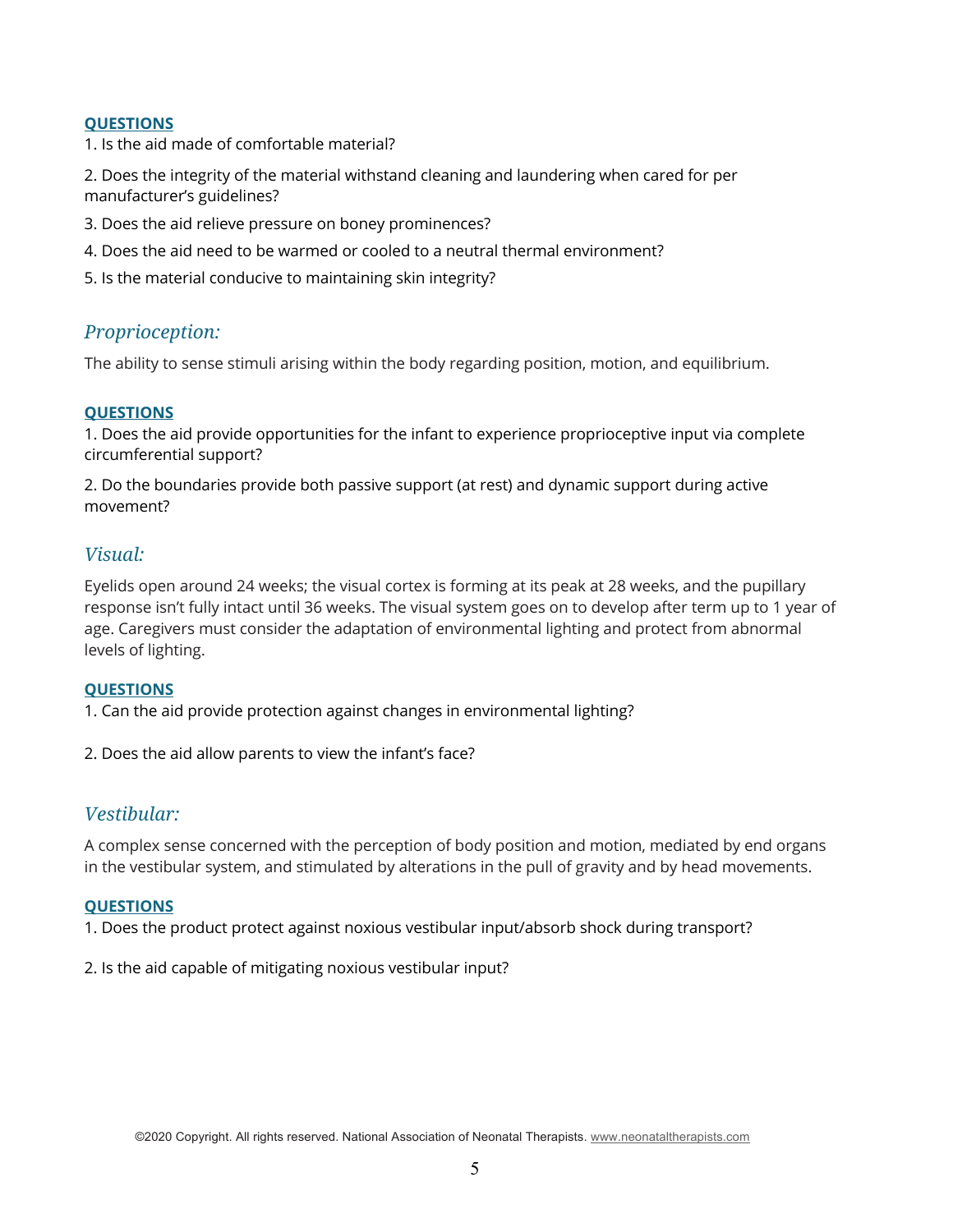## **NEUROMOTOR**

## *Posture, Tone, Movement, and Reflexes:*

Physiological flexion is vital for the development of normal movement and control. Term infants are born with this type of flexor tone, which further provides stabilization for movement, balance, and development of muscle control. Preterm infants in the NICU lack this kind of tone at birth.

Fetal movement and postures contribute to the shape of the infant's skull, joints, and spinal curvature. When infants in the NICU are not afforded freedom of movement or are restricted, they are at risk for further deformities. Allowing the infant to experience dynamic movements versus remaining static more closely mimics the intra-uterine environment while also supporting further neuromotor development.

Caregivers in the NICU have the opportunity to positively influence posture and movement while supporting the infant's tone and reflex development.

#### **QUESTIONS**

1. Does the aid offer support to the resting and active posture of the infant in all positions?

2. Does the aid offer support for developing muscle tone by providing increased containment (or decreased) depending on the individual needs of the infant?

3. Does the aid provide adequate support while allowing movement against a dynamic as opposed to static surface or boundary?

4. Does the aid support developing reflexes such as sucking, upper and lower extremity recoil, and palmar/plantar grasp?

5. Does the aid provide circumferential support?

6. Does the aid return to its resting state after stretched/pushed against to continue to support flexion at rest? (i.e., is there recoil?)

## **MUSCULOSKELETAL**

A birth that occurs before optimal fetal musculoskeletal maturation places the infant at risk for atypical motor development. Preterm infants are prone to flattened postures, cranial molding, head/neck asymmetry, shoulder girdle retraction, hip abduction, and overall patterns of extension. Incomplete development of bones, with altered ossification and density, creates a vulnerability to fractures. Restricted positions and prolonged joint compression can lead to further developing iatrogenic deformities such as muscle shortening or skeletal deformation. 4

#### **QUESTIONS**

- 1. Can the aid support the infant's head in midline?
- 2. Does the aid support the shoulder girdle in protraction?
- 3. Does the aid support hands to midline/face/mouth?
- 4. Does the aid support the trunk in alignment and flexion?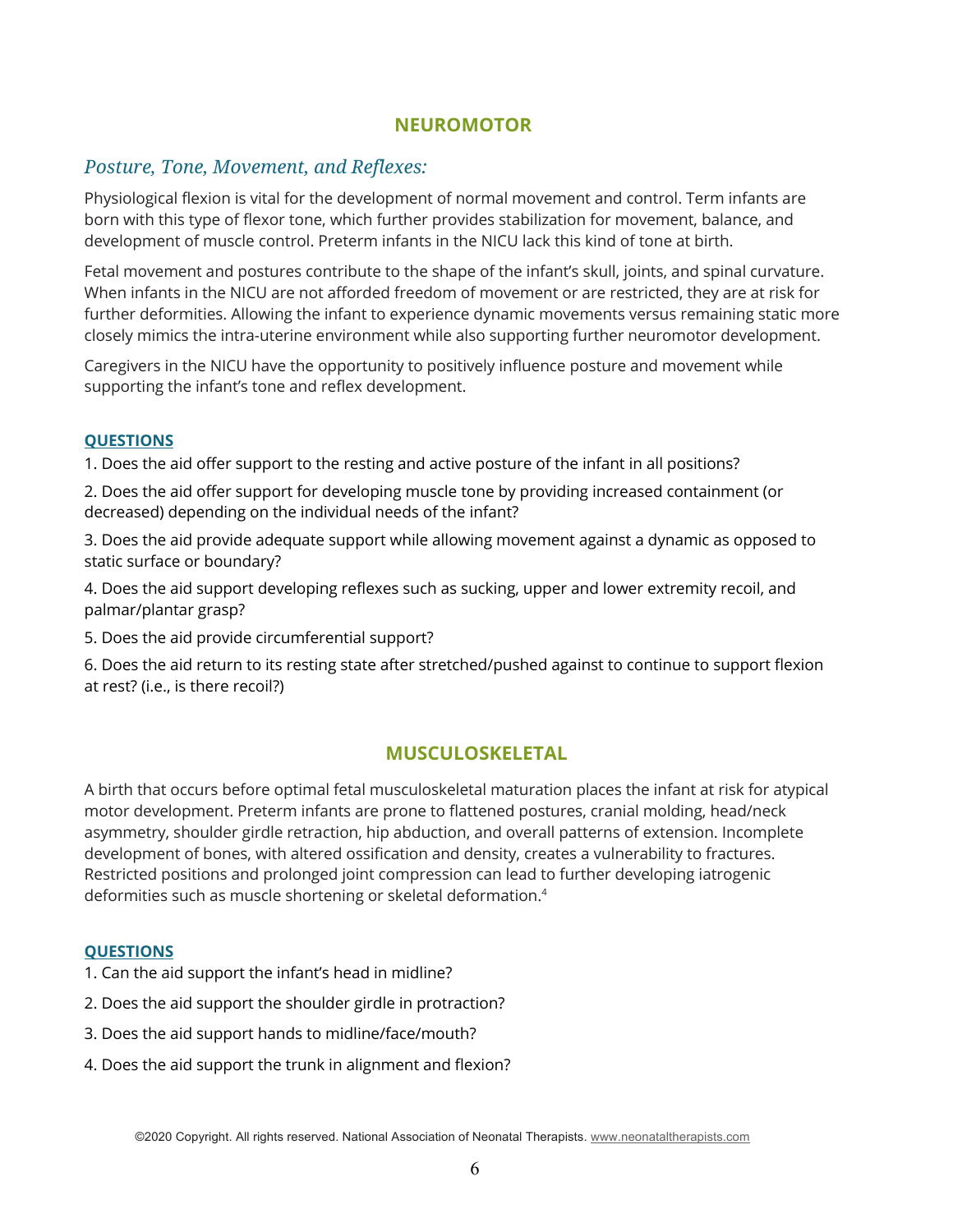- 5. Does the aid support appropriate hip flexion?
- 6. Does the aid provide appropriate pelvic tilt?
- 7. Does the aid support the knees and ankles in flexion and alignment?

8. Does the aid restrict the infant in any way that is not age-appropriate or neurodevelopmentally appropriate?

9. Does the aid allow joint compression while providing freedom of movement?

- 10. Does the aid address prevention of cranial flattening?
- 11. Does the aid facilitate symmetry in the musculoskeletal system?
- 12. Does the aid allow individualized patterns of movement of the joints?

## **SLEEP**

Sleep is vital for growth and neurodevelopment. The average daily sleep needs for premature infants less than 37 weeks is 17-20 hrs/day.<sup>12</sup> Sleep in the NICU is interrupted numerous times per day due to environmental influences and practical provision of intensive care. Neurodevelopmental positioning aids can contribute to sleep by increasing comfort, decreasing motoric stress, and increasing opportunities for self-regulation. 2

## **QUESTIONS**

- 1. Does the aid promote shoulder rounding and hand to face/mouth for self-regulation?
- 2. Does the aid support a return to flexion if the infant is startled?
- 3. Does the aid shield the infant's eyes from direct bright light?
- 4. Does the aid support deep sleep?

# **ACCESSIBILITY/EASE OF USE**

Infants are in constant interaction with their environment, seeking stability and homeostasis. The caregiver must be able to work within the macro and microenvironment in a safe manner that supports efficient workflow while also meeting the needs of the infant and family. The aids chosen by caregivers or institutions must be age-appropriate and support care interactions. Environmental adaptations that support brain development are the responsibility of the caregiver. (Within limits of existing physical space.)

## **QUESTIONS**

1. Does the aid benefit a variety of ages?

- 2. Is the aid compatible with a variety of diagnoses?
- 3. Is the aid easily adjustable or adapted with the use of medical equipment? (IV, tubes, ventilators, etc.)

4. Can the aid provide individualized support during caregiving or family activities (heel stick, supporting life, development, connection and safety. intubation, x-ray, transfers, skin to skin holding)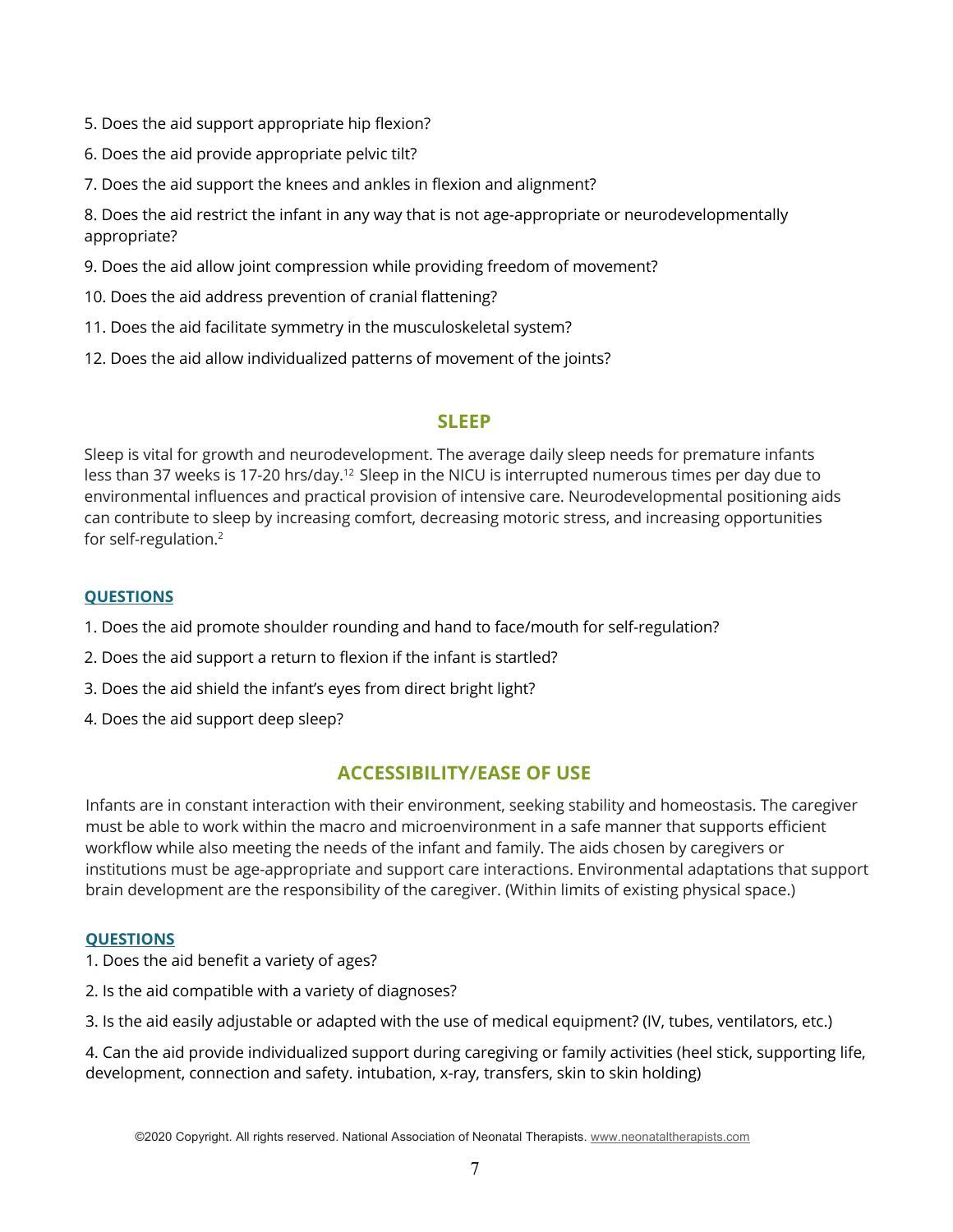- 5. Can the aid be used during transport?
- 6. Can the aid be used during X-ray?
- 7. Can the aid be used during an MRI?
- 8. Does the aid allow immediate access to the infant?
- 9. Can the aid be used during resuscitation?

10. Does the aid allow the caregiver to support the infant's upper or lower body separately during routine care and procedures? i.e., supports the upper body during diaper change thereby supporting neurobehavioral organization via motor support

- 11. Is the aid intended for single patient use only?
- 12. Is the aid reusable (multi-patient use)?

## **SUMMARY**

Non-separation or connecting the infant to the family is the ultimate goal. Yet how can we best achieve this in an intensive care environment? Which products facilitate connection and development while maintaining high-level performance and supporting overall health and safety?

When you evaluate products or equipment from the infant's perspective, you begin to shift your thinking. You start to think of every product as a means of supporting life, development, connection, and safety.

As neonatal therapists, we're taught from the beginning to analyze the everyday activity of our patients. We're taught to assess the positive and negative effects of the environment and how to adapt the environment to maximize development. This questionnaire takes what you know and organizes it for your consideration and use.

Hopefully, having this information at your fingertips, peer reviewed and organized, saves you time, energy, and frustration while allowing you to advocate for the babies and families in your care.

It's a whole new world.